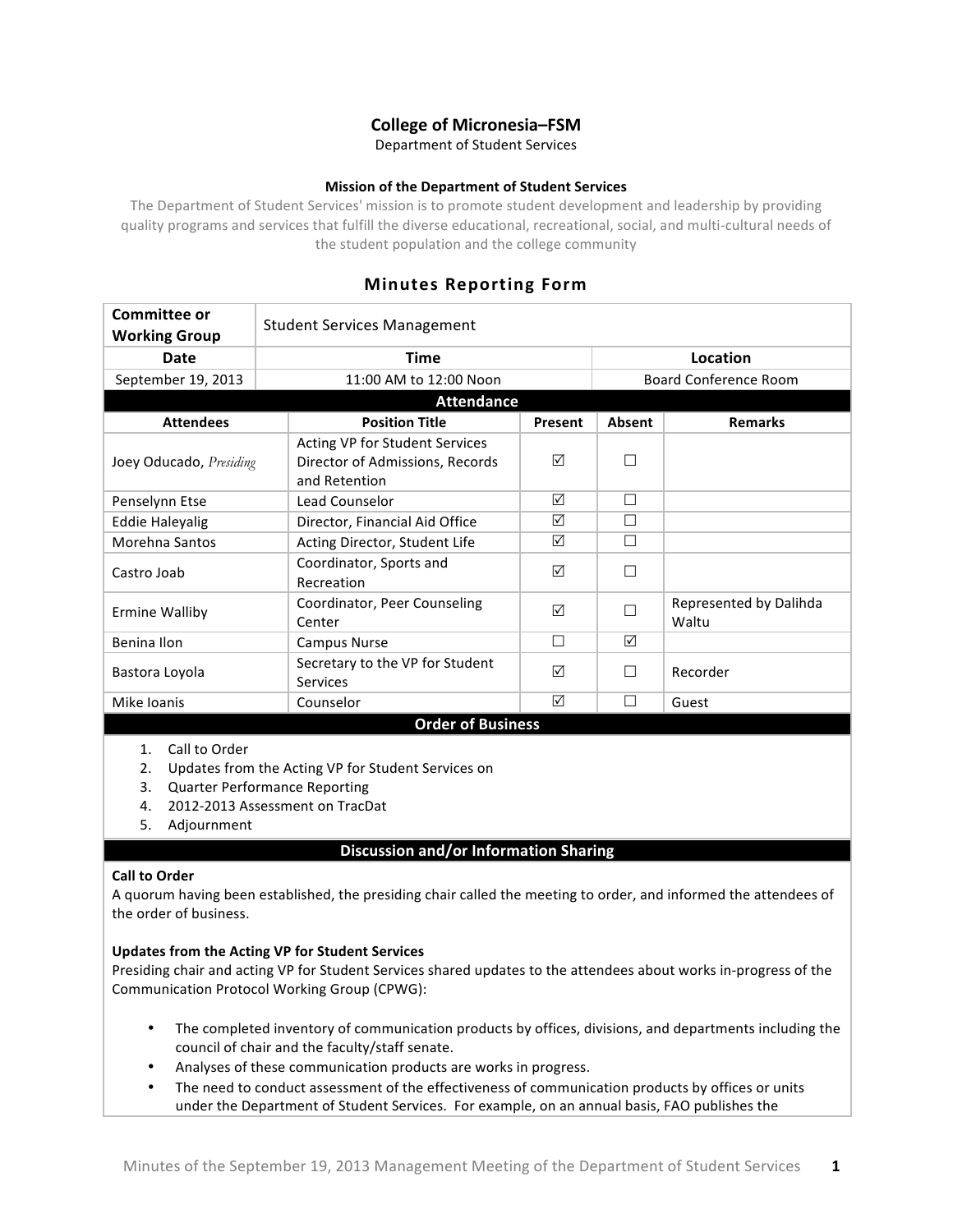"Financial Handbook," the Office of the VPSS, the "Student Handbook," and others. However, there have not been any assessments conducted to measure or determine the effectiveness of these publications or communication products. One approach is perhaps the "usability testing" of the published handbook.

Several communication products or publications have information that is basically repetitions of those published in other major communication products. For example, OARR Student Guide as well as the Student Handbook versus the College's General Catalog.

## **Quarter Performance Report**

- In follow-up to the plan initially conveyed by the acting VP for Student Services primarily posting a reporting template for the department in *google.docs* where directors, coordinators and unit supervisors insert online accomplishments that are linked to the College's Integrated Educational Master Plan (IEMP) specifically objectives relating to the department, and the Accrediting Commission for Community and Junior Colleges (ACCJC), the presiding chair updated the attendees of the following:
	- 1. The online reporting template will be launched in October 2013. Training for directors, coordinators and unit supervisor will be provided in using the online reporting template through google.docs.
	- 2. All directors, coordinators, and unit supervisors should submit to the VPSS secretary their Gmails.
	- 3. Accomplishments are to be succinctly reported detailing activities, outputs, and outcomes (or objectives), and that they should be referenced to an office or unit, the reporting period, and linked to institutional directions and goals, IEMP objectives, and ACCJC standards.
	- 4. The VPSS secretary will extra from the online reporting template quarter reports and other reports reference to their respective reporting periods.
	- 5. Acting VPSS also stressed the other benefits of the online reporting template, such as but by any means not limited to just-in-time feedbacks and comments, and others.

## **On 2012-2013 Assessments in the TracDat**

Presiding chair and acting VP for Student Services updated attendees of the following:

- The following offices or units have completed the posting of their 2012-2013 assessments into the TracDat: VPSS, FAO, OARR, and PCC.
- While the Division of Student Life's Sports and Recreation and Dispensary had already completed posting their 2012-2013 assessments into the TracDat, the posting of the assessments for the Office of the Director of Student Life and the Residence Halls are works in progress. Nevertheless, completion of these works in progress will be before the end of the month of September.
- A follow-up meeting will be convened to dialogue and make plans for the 2013-2014 assessment cycle as informed by the results and findings of the 2012-2013 assessment, including conducting program review (department-wide in lieu of per unit or office).

#### **Student Body Association (SBA)**

Counselor Mike Ioanis reported on the results of the election of officers, 2013-2014 Student Body Association, National Campus.

## **Comments/Date and Time of Upcoming Meeting, and Others**

None

| <b>Handouts and Documents Reference</b> | <b>College Web Site Link</b> |
|-----------------------------------------|------------------------------|
|                                         |                              |
|                                         |                              |
| None                                    |                              |
|                                         |                              |